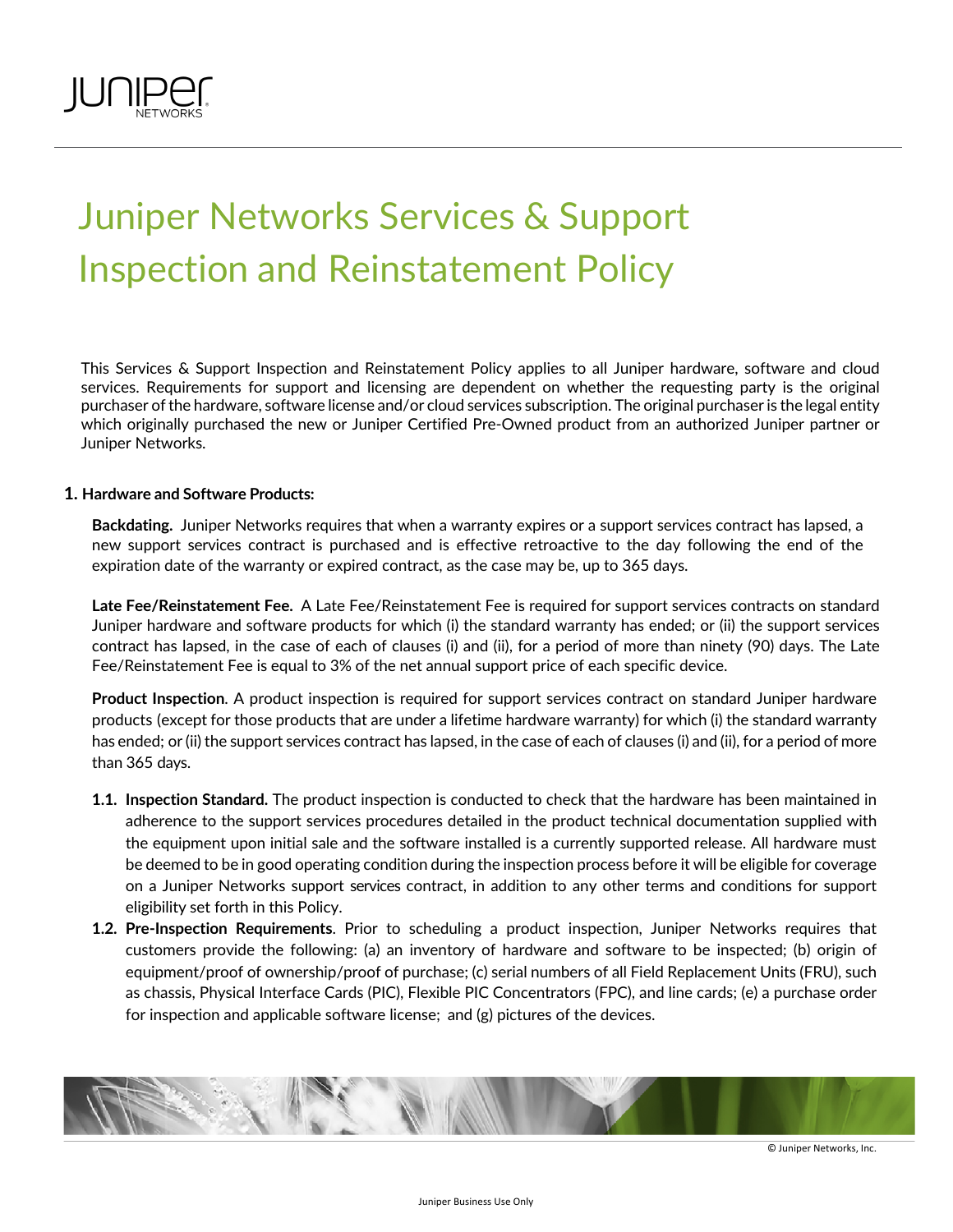**1.3. Inspection Fees.** Inspection fees will be charged at then current Global Price List rates. All fees are nonrefundable. Inspection fees include: (a) labor required to perform inspection; (b) visual inspection of complete system including all FPCs, line cards and PICs through pictures; (c) verification of installation of any mandatory engineering changes; (d) collection and verification of serial numbers; (e) system power up and operation of network interfaces; and (f) verification of operating software revision. Please note any software and hardware compatibility, upgrade recommendation, replacement of defective hardware, update or upgrade of software, and software license fees are not included in the inspection fees or as part of the inspection.

## **2. Cloud Products**

- **2.1. Expired Subscription Renewals.** For all Subscriptions that have lapsed, (i) Subscription renewals will be backdated to the day following the end of the expired Subscription term, and also (ii) after a thirty (30) day lapse, access to the Cloud Services may be disabled, Cloud Service functionality may be reduced or limited to read only access, and/or End User's right to Use will be revoked. If access is disabled due to a lapse of thirty (30) days, then End User must purchase a new subscription to resume the Cloud Service.
- **3. Terms Applicable for All Support Reinstatement.** Juniper Networks products are eligible for reinstatement under any active support services (or active cloud service subscription services, if applicable) contract found on the then current Global Price List, subject to regional availability and the then current End of Life Policy and Procedure. No reinstatement of support services (or active cloud service subscription services, if applicable) contracts will be allowed after Last Order Date (LOD). Please check services availability on the Juniper EOL Product & Milestone website for details. All reinstatement fees are non-refundable.
- **4. Limitations.** If the inspection is passed and customer has already paid all required fees (backdating fee, late fee/reinstatement fee, inspection fee and new support services contract fee), the device is eligible for coverage on Juniper Networks support services contract. For the initial term of a support services contract, Juniper will begin stocking local depots with FRU replacements upon the Juniper Networks support services contract start date. Until the depots are stocked, Juniper will use commercially reasonable efforts to meet the replacement delivery obligations in the support services contract. The average lead time is 5 days for a customer with a Juniper Core Plus support services contract, 30 days for a U.S. based customer with Same-Day, Same-Day Onsite, Next-Day or Next-Day Onsite support services contract, and 60 days for a non-U.S. customer with Same-Day, Same Day Onsite, Next-Day, or Next-Day Onsite support services contract.

If you have further questions, please contact the Juniper Services Business Manager, Services Partner Account Manager, or Juniper Renewal team in your theater:

AMER: renewals@juniper.net EMEA: emearenewals@juniper.net APAC: APAC\_CS\_Renew@juniper.net CALA: cala-renewals@juniper.net